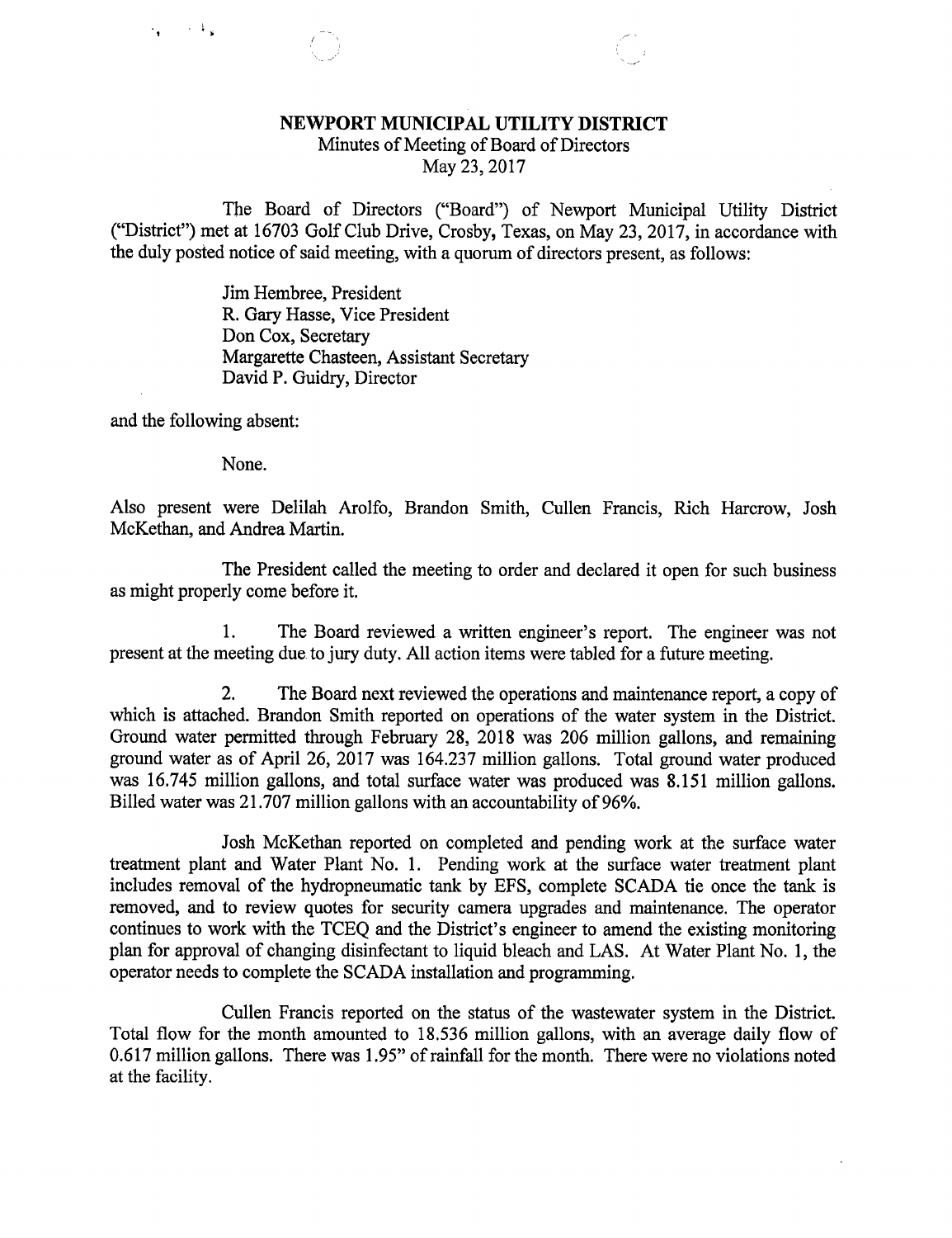Cullen Francis next reported on work completed at the wastewater treatment plant and District lift stations.

Brandon Smith reported on maintenance performed at all facilities during the month which included jetting the line and splitter box that was clogged with sludge at the surface water treatment facility. At the parks, the operator replaced lighting in the storage room at Port 0-Call Park and South Diamondhead Park. A wind sock for chemical safety procedures was installed at Water Plant No. 1.

Rich Harcrow reported on the District work. There were seven water leaks and main line repairs, six sewer back-up and sewer line repairs, and six miscellaneous call outs. There were 24 regular taps and 23 sewer taps made during the month.

Upon unanimous vote, the Board approved the operator's report.

3. Brandon Smith then presented a report on District parks, a copy of which is attached. Ark Concrete installed new park entrance signs at Port O'Call Park, South Diamondhead Park and Flying Bridge Park on May 15, 2017.

Mr. Smith presented a proposal from McCann to upgrade the security cameras at Flying Bridge Park, South Diamondhead Park, the surface water treatment plant, and Water Plant No. 1. Director Cox inquired as to how good the new cameras would be compared to the existing equipment, and requested a demonstration to view the quality of the new camera system before making a decision. Director Hasse inquired about the type of cable to be installed. Mr. Smith will contact McCann to schedule a system demonstration and obtain further information regarding the type of materials to be used.

There were three party requests for the Board's consideration. Upon unanimous vote, the Board approved the party requests as presented.

Upon unanimous vote, the Board approved the District parks report.

4. Director Hembree reported that that Professional Utility Services Inc. wanted to amend the scope of the work order billing system. Director Hembree gave a brief history of the operator's contract and overview of the current contract, which was intended as a turnkey operations contract. The operator currently only charges for equipment and overtime callouts but would prefer to go back to the work order system where they charge a base fee for certain routine operations and then charge on a work order basis for all hours worked and equipment used on a non-routine basis. Director Hembree's opinion was that this work order system would be a better system for the District. Professional Utility Services will submit a new pricing schedule for the Board's review and approval at a future meeting.

5. Director Hasse inquired as to the District's tap fees and wanted to confirm that the tap fees paid by the builders were not being used to keep the District's tax rate artificially low. Director Hasse noted concern that when construction revenue stops, the District may need to raise taxes due to reduced income. Director Hasse recommended two separate tap fees, one for a "long" tap and one for a "short" tap. After a brief discussion, the matter was tabled with no decision made by the Board.